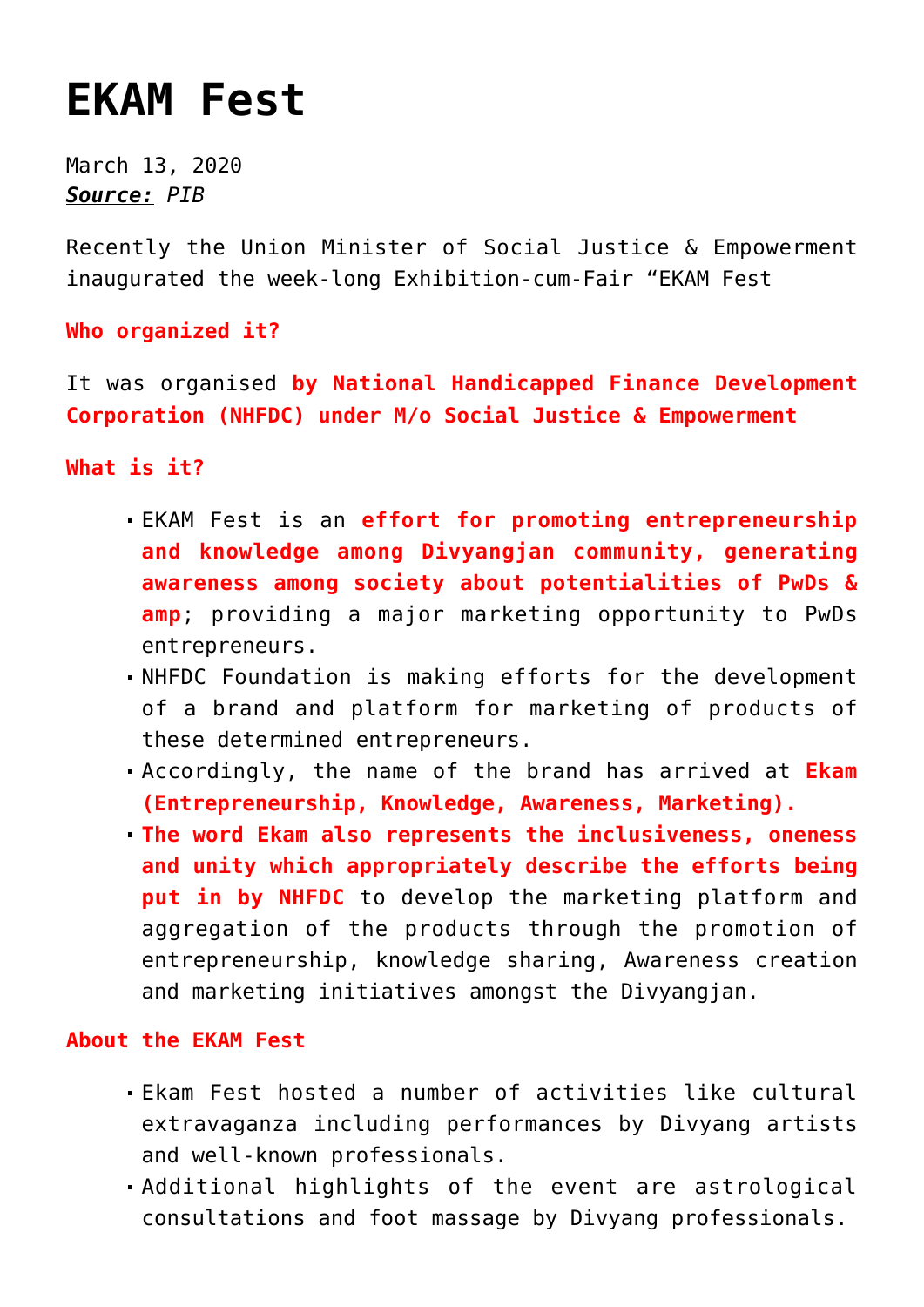- In the first Ekam Fest, Divyang Entrepreneur and Artisans from all over the country were invited with representation from J&K to Puducherry and from Nagaland to Gujarat.
- The fest saw vibrant products of from J&K and NE with products ranging from handicraft, handloom, Embroidery work and dry fruits.
- It was an opportunity for all to encourage these products made with extraordinary determination by the divyang craftspersons and entrepreneurs.

## **The new initiatives of NHFDC showcased in the Fest are:**

- 1. **NHFDC Swavalamban Kendra (NSK):** NHFDC has taken an initiative to establish PWD owned micro skill training Centers throughout the country for skill training of PwDs. These NSKs will have the capacity to provide quality skill training to around 120 PwDs per year NSK. The PwD owner of the NSK is expected to earn around Rs 20,000 per month.
- 2. **Safe Cabs in Delhi and Indore:** NHFDC has made arrangement with Sakha Cabs where the PwD owned commercial vehicles will be driven by the Women drivers to provide safe taxi option for the women, children and senior citizen commuters. Such Safe cabs are already in operation at New Delhi and Indore Airport. The vehicles here are financed by NHFDC under its scheme.
- 3. **Safe Drinking Water E Carts:** NHFDC has recently agreed to finance E-carts fitted with RO water dispensing vending machines. These carts will sell water in paper glasses maintaining hygiene. The carts will be supported in operation by Bharat Jal. The PwD owner is expected to earn Rs 10,000/- to Rs 15,000/- per month in the operation of these carts.